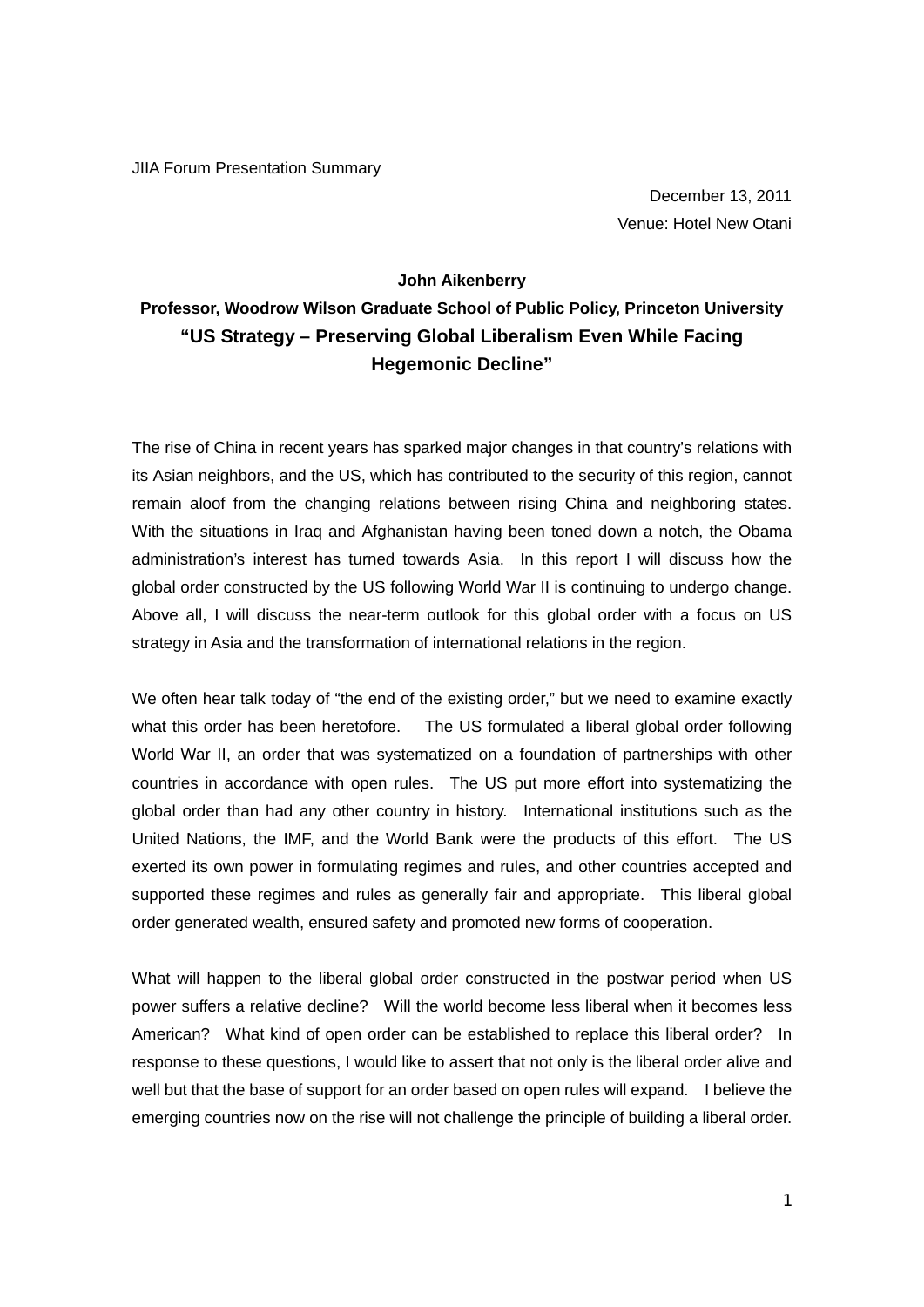While the existing order and its regimes have taken firm root in the developed countries, it perhaps cannot be said that they are universally accepted. As the US sees its relative power wane and non-European countries gain strength, these emerging countries will likely push their own interests to the forefront. China at times acts as if it does not accept the existing system, but even China must not forget that its growth owes much to the blessings afforded it by the existing system. China should take particular note of the fact that it is seeking to increase its say within a global order systematized by the US.

It is easy to participate in the liberal global order but difficult to overturn it. Even the rapidly rising China would find it difficult to put together an order to replace the liberal order, as it would face opposition from a variety of countries in any bid to upset the existing liberal order. The US and numerous other large and small countries participate in this order, and China itself is just another participant. Given that the emerging countries on the rise have not yet formed a political bloc, it must be said that overturning the existing order would be quite difficult.

The US continues to transform its Asia strategy in light of China's rise. By developing alliance relationships with Asian countries, the US has traditionally established hub-and-spoke security ties with itself as the hub and adopted an exclusionary policy toward China. However, China's cooperation is essential in resolving the global-scale issues that have appeared in recent years, e.g., global economic stability, environmental issues, economic disparities, and communicable disease control. The US has broadened its dialogue with China to include these new issues in addition to the long-standing topics of Taiwan, North Korea and Tibet, and is seeking to deepen bilateral relations.

Prompted by the rise of China and India, Asia as a region is also moving away from the conventional US-centric hub-and-spoke relations and toward approaches in which countries operate in mutual and closer cooperation. A dual hierarchy is taking shape in Asia. Asian countries are developing close ties in an economic framework with China at the top and a security framework with the US at the top. It should be noted at the same time, though, that the countries of Asia are not choosing either the US or China. Whether or not this dual hierarchical structure is stable will likely become the focus of future analyses.

As Asia continues to form this dual hierarchy, the US would be well advised to adopt a strategy of remaining engaged with China and not over-reacting. A harsh containment policy directed against China will not only provoke China unnecessarily and inevitably lead